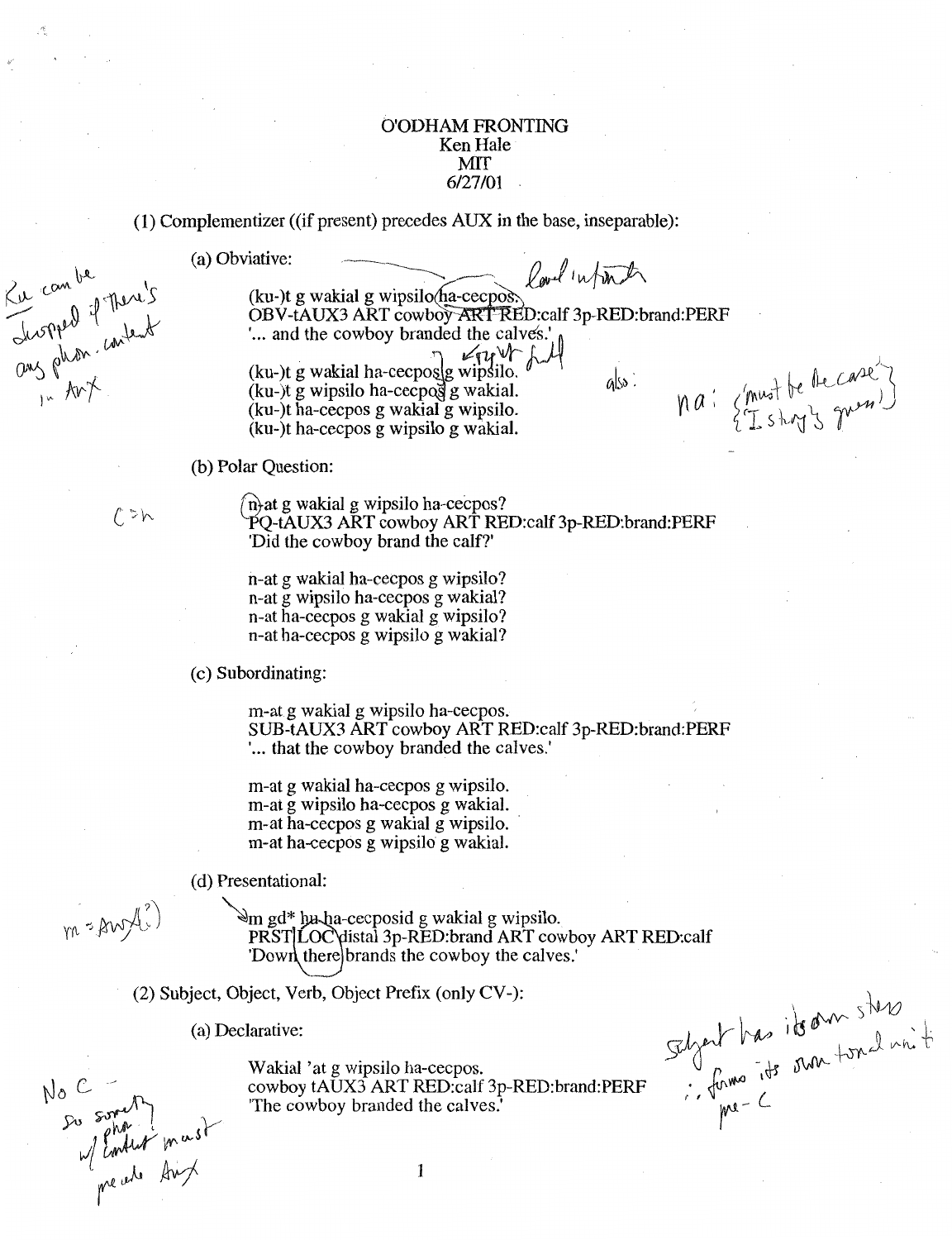$100$ 

Wakial 'at ha-cecpos g wipsilo. Wipsilo 'at ha-cecpos g wakial.  $\left\{ \begin{array}{c} \n\sqrt{a_1} & \sqrt{a_2} \\ \n\end{array} \right\}$  Ha-cecpos 'at g wakial g wipsilo.

Ha-cecpos 'at g wipsilo g wakial.  $(H<sub>a</sub>)$ <sup>2</sup> at cecpos g wakial g wipsilo.  $\overline{Ha}$ -'at cecpos g wipsilo g wakial.  $#q \rightarrow # \phi$ 

[Hegai wakial [m-at g wijina fi-nolawt]] 'at ha-cecpos g wipsilo. that cowboy [SUB-tAUX3 ART rope 1s-buy:PERF] tAUX RED:brand:PERF ART RED:calf

'[The cowboy [who bought the/a rope from me]] branded the calves.'

(b) Content Question:

~

me and they are<br>an hed as

D\*o: t ha-cecpos g wipsilo? who tAUX3 3p-RED:brand ART RED:calves 'Who branded the calves.'

(Ku-)t hed\*ai ha-cecposid g wipsilo? (OBV-)tAUX3 who 3p-RED:brand:PERF ART RED:calves ... and who branded the calves.'

 $S^*$ a:cù)' at cepos g wakial? what tAUX3 brand: PERF ART cowboy What did the cowboy brand?'

 $(Ku-)$ t g wakial(hascul cepos? (OBV-)tAUX3 ART cowboy (what prand:PERF 'What did the cowboy brand?

(Ku-)t hascu cepos g wakial?

 $(c)$  Imperative AUX (IMPER):

'A:pi g cikpan. you:sg IMPER work 'You work!'  $r$ 

work-IMPER (you) 'Work (you).'

 $\begin{array}{ccc}\n\text{Cikpana-ñ ('a:pi).} & \longrightarrow & (\text{fugro } & \vee & \vee & \vee & \wedge & \text{fwd'}\n\end{array}$ 

'A:pi g pi cikpan. you IMPER NEG work 'Don't you work!'

Pi g cikpan ('a:pi).

'A:pi-m go cickpan. you-pl IMPER FUT RED:work 'You (all) work!'

Cickpan-o ('a:pi-m).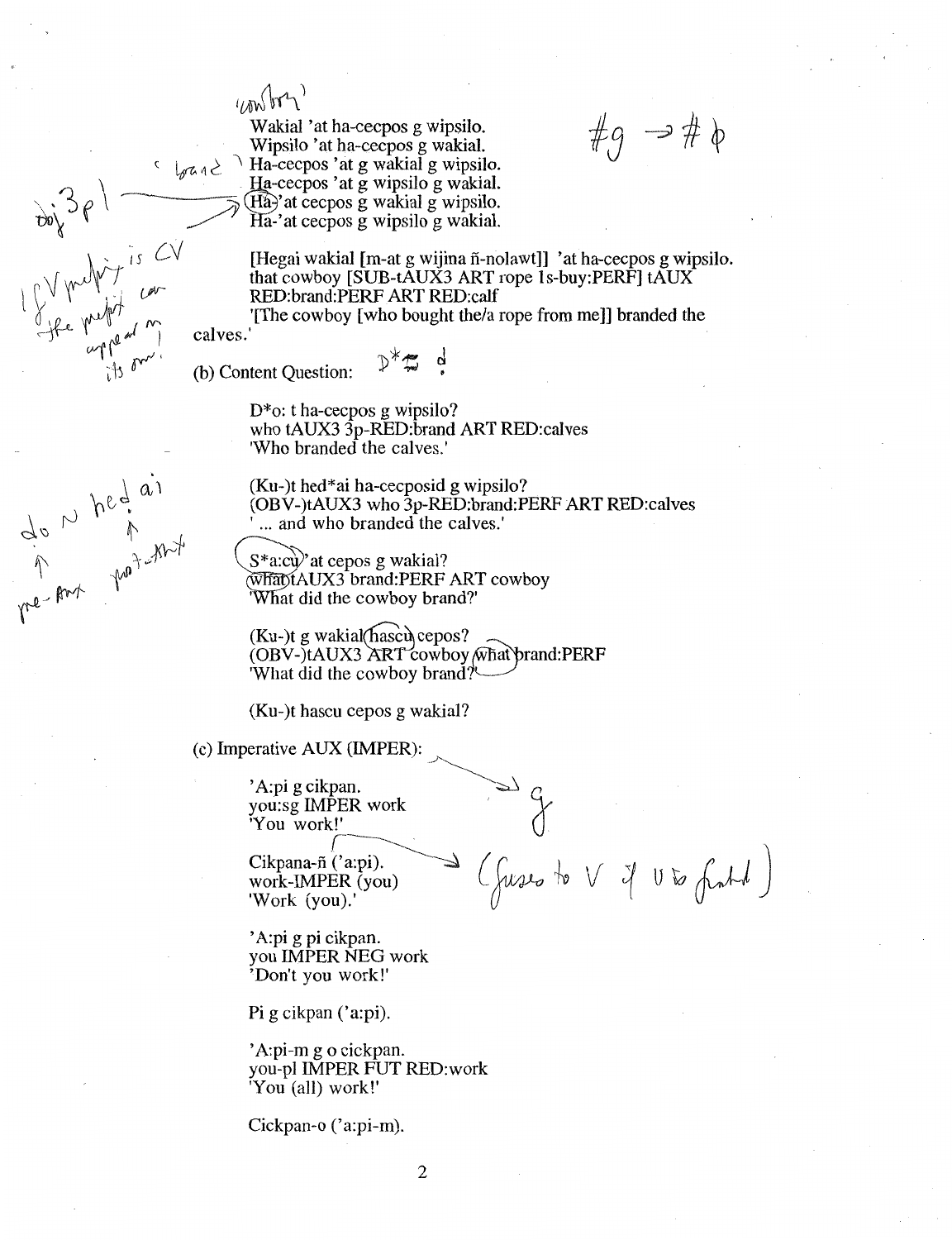(d) Determiner:

*t!*  [Hegai 'o'odham [m-afi hek'i-hu s-ma:c]] 'o 'am cikpan. [that person [SUB-AUX1s long:ago POS-know]] AUX3 LOC work 'The person that I used to know is working there.'  $D$   $\sim$  -  $\sim$  -  $\sim$   $M$ 

extrapportion

(3) Negative:

(a) Simple:

 $\sim$ 

pie.<br>Wakial 'at g wipsilo pi ha-cecpos.<br>cowboy tAUX3 APT PED:calf NEG 3n-RED:brand:PERE \_\_\_\_\_\_\_\_\_\_\_\_\_\_\_\_\_\_\_\_\_\_\_\_\_\_\_\_\_\_\_\_ wakial at g wipsho prina-cecpos.<br>
cowboy tAUX3 ART RED:calf NEG 3p-RED:brand:PERF<br>
"The cowboy didn't brand the calves."<br>
Wakial 'at pi ha-cecpos g wipsilo.<br>
Winsilo 'at pi ha-cecpos g wakial

Heg 'o 'am cikpan ['o'odham [m-afi hek'i-hu s-ma:c]].

Wakial 'at pi ha-cecpos g wipsilo.<br>Wipsilo 'at pi ha-cecpos g wakial.<br>Pi 'at ha-cecpos g wakial g wipsilo. Pi 'at ha-cecpos g wakial g wipsilo.<br>Pi 'at ha-cecpos g wakial g wipsilo.<br>Pi 'at ha-cecpos g wipsilo g wakial.

D stranchal in

 $\mathcal{W}^{\nu}$ 

(b) Polarity:

Pi 'at 'am-hu hed\*ai ha'icu s\*a'i ce:. NEG tAUX3 LOC-NEG anyone anything PRT find:PERF 'Nobody found anything at all there.'

Pi 'at hed\*ai ha'icu s\*a'i ce: 'amai.

Wakial 'at pi hed\*ai s\*a'i fiei. cowboy tAUX3 NEG anybody PRT see:PERF 'The cowboy didn't see anyone at all.'

Pi 'at hed\*ai s\*a'i fiei g wakial.

N-at g wakial pi hed\*ai s\*a'i fiei? PQ-tAUX3 cowboy NEG anybody PRT see:PERF 'Did the cowboy see no one at all?'

N-at pi hed\*ai s\*a'i fiei g wakial? (Ambiguously also, 'Did no one at all see the cowboy?')

(4) Locative Preverb:

(a) Autonomous:<br>  $\longrightarrow$  Wakial 'o 'am ke:k. cowboy AUX3 LOC stand:SG The cowboy is standing there.'

> (' A)m 'o ke:k g wakial. *r/Y*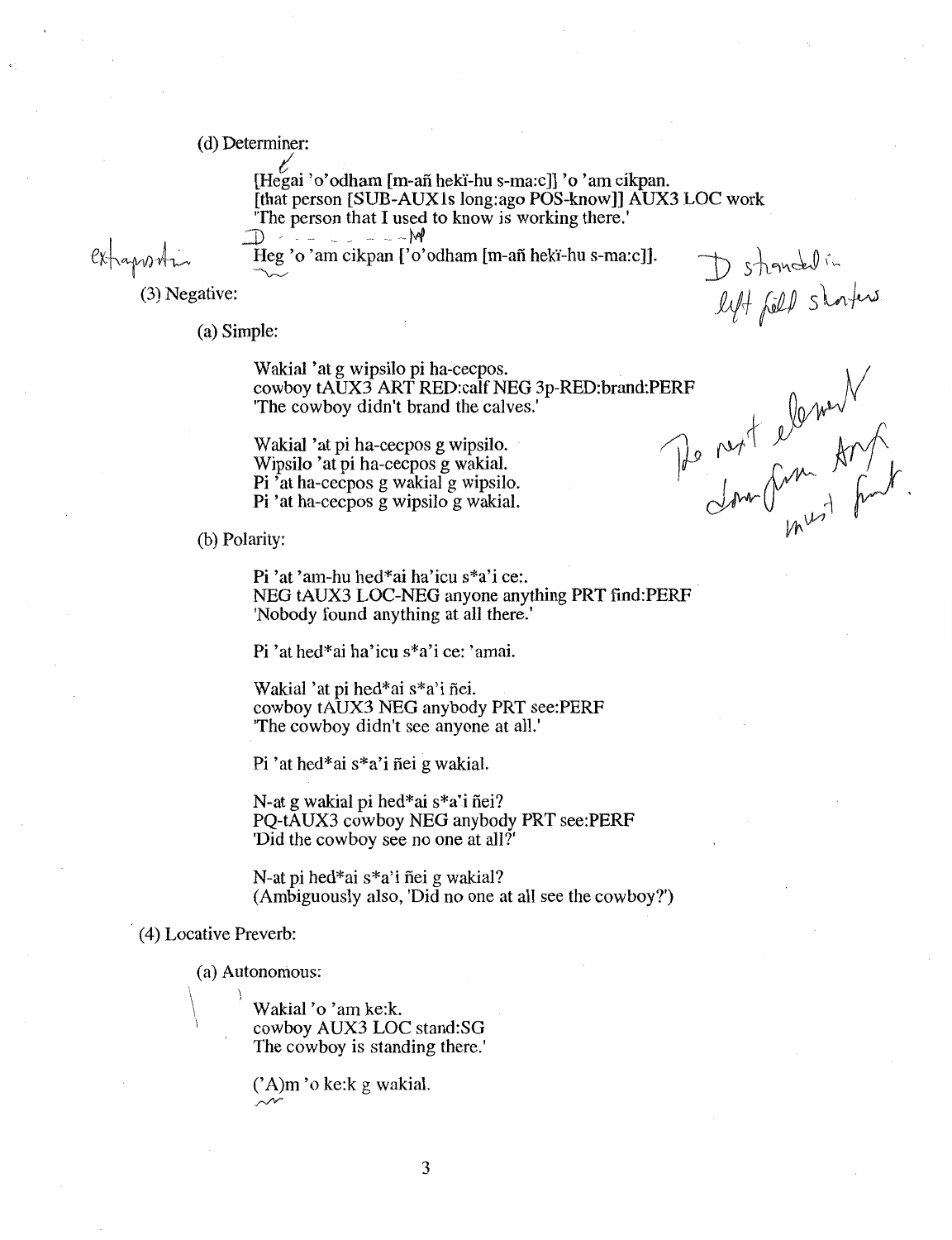### (b) With associate PP:

Wakial 'o 'am kolhai-c 'ed\* ke:k. cowboy AUX3 LOC corral-ACC in stand The cowboy is standing there in the corral.'

Wakial 'o 'am kolhai-c 'ed\* ke:k. Wakial 'o 'am ke:k kolhai-c 'ed\*. (' A)m 'o ke:k g wakial kolha-c 'ed\*. (' A)m 'o kolhai-c 'ed\* ke:k g wakial. Ke:k 'o g wakial 'am kolhai-c 'ed\*. (Cf. Wakial 'o 'am ke:k 'ed\*a g kolhai. Wakial 'o ke:k 'am 'ed\*a g kolhai.)

# (c) Negative:

Wakial 'o pi 'am-hu ke:k. cowboy AUX3 NEG LOC-NEG stand 'The cowboy is not standing there.'

Wakial 'o pi 'am-hu kolhai-c 'ed\* ke:k. cowboy AUX3 NEG LOC-NEG corral-ACC in stand 'The cowboy is not standing there in the corral.'

Wakial 'o pi 'am-hu ke:k kolhai-c 'ed\*. Pi 'o 'am-hu kolhai-c 'ed\* ke:k g wakial. Pi 'o 'am-hu ke:k g wakial kolhai-c 'ed\*. (Cf. Wakial 'o pi 'am-hu ke:k 'ed\*a g kolhai.)

(d) Content Question:

Ba: 'o ke:k g wakial? where AUX3 stand ART cowboy 'Where is the cowboy standing?'

K hebai ke:k g wakial? OBV:AUX3 where stand ART cowboy ... and where is the cowboy standing?'

(5) Adverbial "Expletive" Preverb /hab/ (HAB):

(a) Declarative:

'I:da ceoj 'o hab ce:gig "Huan". this man AUX3 HAB named "John". 'This man is named "John".'

B 'o ce: gig "Huan" 'i: da ceoj.  $(-b$ -o ce: gig ...)

Huan 'o (pi) hab ma:s [m-o s-baga]. John AUX3 (NEG) HAB seem [SUB-AUX3 POS-be:angry] 'John looks (does not look) like he is angry.'

B 'o ma:s g Huan [m-o s-baga].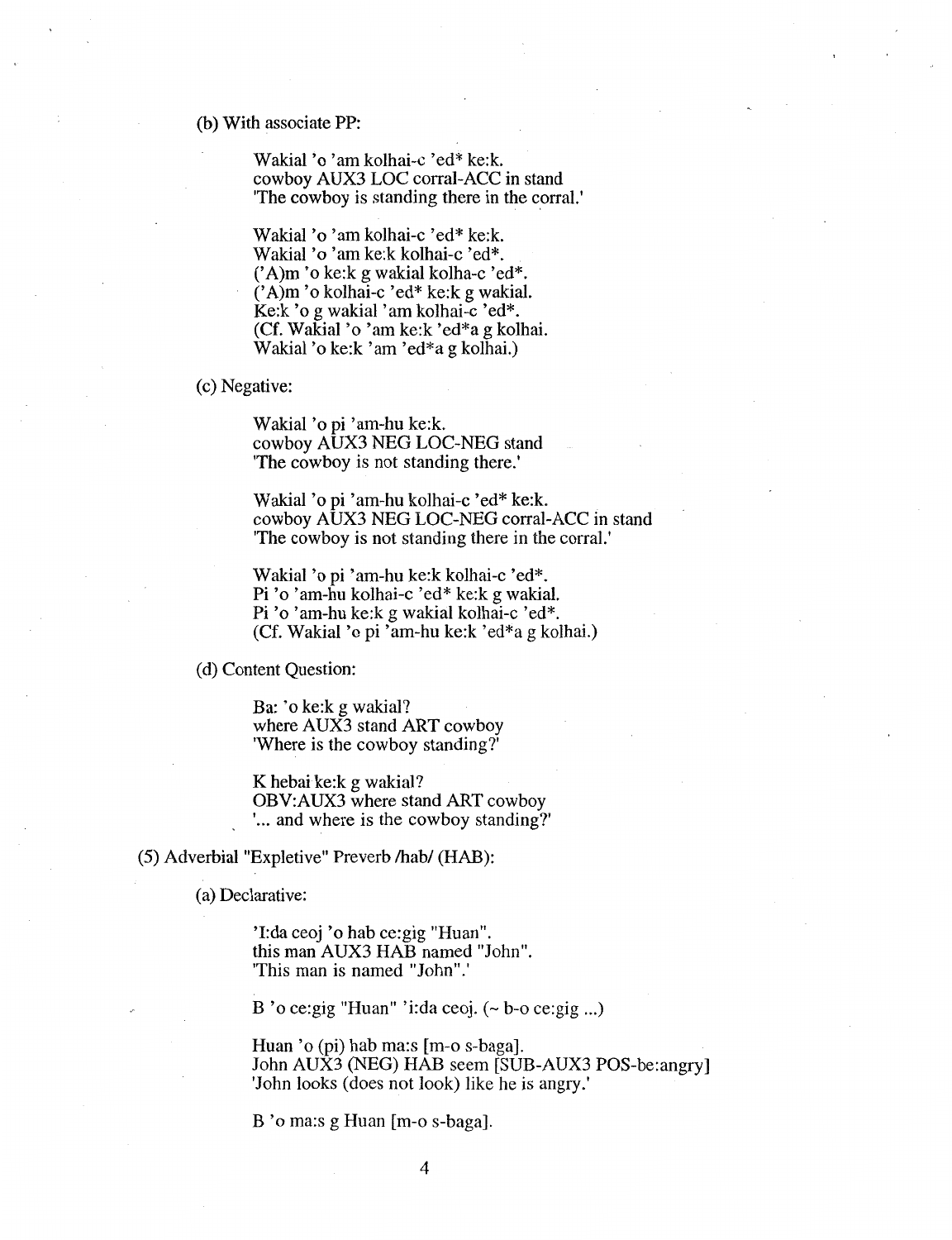Pi 'o hab ma:s g Huan [m-o s-baga].

Huan 'at hab (ñ-)ju: [m-ant 'i gei]. John tAUX3 HAB (ls-)do:PERF [SUB-tAUXls INCEP fall:PERF] 'John made me fall down.'

B 'at (ñ-)ju: g Huan [m-ant 'i gei].

(b) Content Question:

 $S^*a$ :  $\&$ o ma:s g Huan? now AUX3 seem ART John 'How does John seem/appear?'

K g Huan has ma:s? OBV-AUX3 ART John how seem ' ... and John how does he seem?'

K has ma:s g Huan? '... and how does John seem?'

(6) Equational and Identificational /wud\*/ (EQ, see SULA paper):

(a) Declarative:

Huan 'o wud\* wakial. John AUX3 EQ cowboy:COP 'John is a cowboy.'

 $D^*$  'o wakial g Huan. (~ Do wakial g Huan.)

Huan 'at wud\* o wakial(k(ad)) 1 John tAUX3 EQ FUT cowboy-COP(IMPF) 'John will be a cowboy.'

 $D^*$  'at o wakial g Huan. (~ Dat o ... .)

(b) Content Question:

)<br>)

S\*a:cu 'at wud\* o k g Huan? what tAUX3 EQ FUT COP ART John 'What will John be?'

(Ku-)t g Huan hascu wud\*  $\alpha$  k? (OBV-)tAUX3 ART John what EQ FUT COP ... and what will John be?'

(c) Focus (Answer):

Wakial 'at wud\* o k. cowboy tAUX3 FUT COP 'He will be a cowboy.'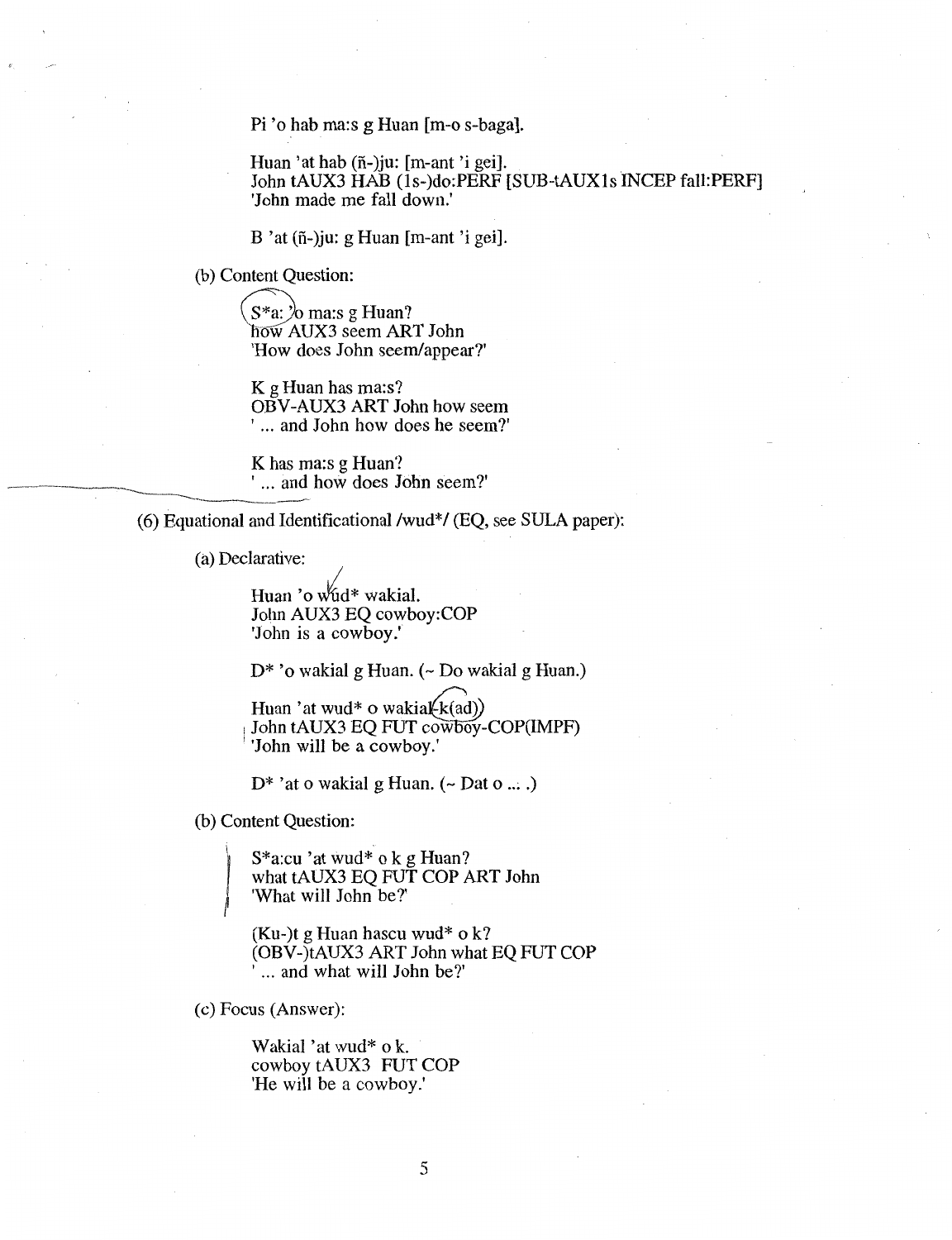(d) Negative:

Huan 'at pi wud\* o wakial-k(ad). John tAUX3 NEG EQ FUT cowboy-COP(IMPF) 'John will not be a cowboy.'

Pi 'at wud\* o wakial-k g Huan.

(7) Future (cannot precede AUX, vowel initial):

(a) Declarative.

Wakial 'at g wipsilo o ha-cecpos. cowboy tAUX ART RED:calf FUT 3p-RED:brand:PERF 'The cowboy will brand the calves.'

Wipsilo 'at o ha-cecpos g wakial. (Ku-)t o ha-cecpos g wakial g wipsilo. \*o 'at ha-cecpos g wakial g wipsilo. (Cf. #w-at o ha-cecpos g wakial g wipsilo.)

(b) Content Question:

D\*o: to ha-cecpos g wipsilo? who tAUX3 FUT 3p-RED:brand:PERF ART RED:calf 'Who will brand the calves?'

(Ku-)t hed\*ai o ha-cecpos g wipsilo?

S\*a:cu 'at o cepos g wakial? what tAUX3 FUT brand:PERF ART cowboy 'What will the cowboy brand?'

(Ku-)t hascu o cepos g wakial?

(c) Negative:

Wakial 'at g wipsilo pi o ha-cecpos. cowboy tAUX3 ART RED:calf NEG FUT 3p-RED:brand:PERF 'The cowboy will not brand the calves.'

Wakial 'at pi o ha-cecpos g wipsilo. Pi 'at o ha-cecpos g wakial g wipsilo. (Ku-)t g wakial g wipsilo pi o ha-cecpos (Ku-)t g wakial pi o ha-cecpos g wipsilo. (Ku-)t pi o ha-cecpos g wakial g wipsilo.

(8) Floated Quantifier, Modifier, Affermative /ge/:

(a) Declarative:

Huan 'at g cu:wi hema gatwi. John tAUX3 ART jackrabbit one shoot:PERF 'John shot a jackrabbit.'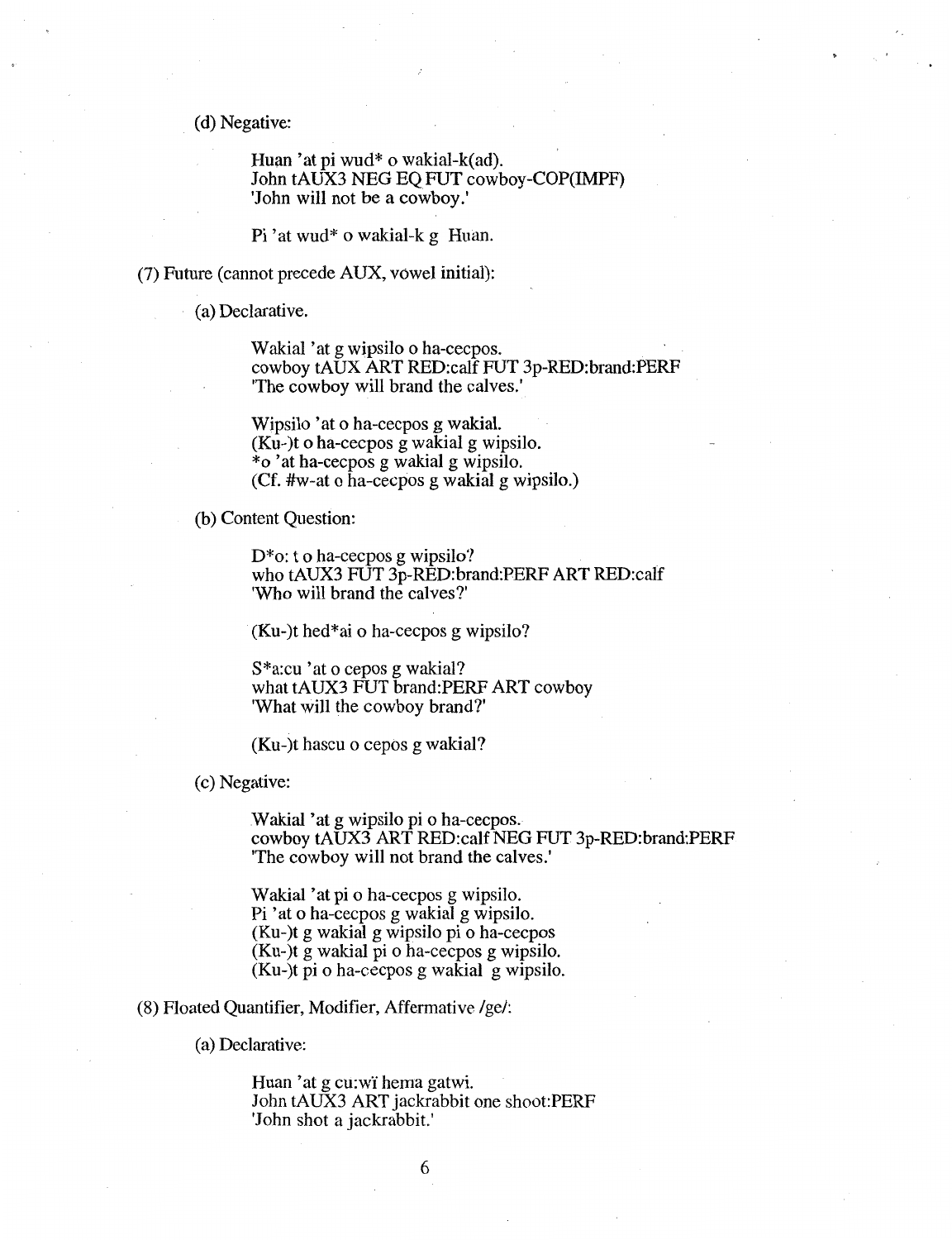Cu:wi' 'at hema gatwi g Huan. Hema 'at gatwi g Huan g cu:wi.

Huan 'o ge ce'ecew no:nhoi. . John AUX3 GE RED:long RED:arm/hand 'John has long arms.'

Huan 'o ce'ecew no:nhoi. Ge 'o ce'ecew no:nhoi g Huan. Ce'ecew 'o no:nhoi g Huan.

(b) Content Question:

He'ekia 'at 'i ha-gagtwi g Huan g cu:wi? how:many tAUX 3 INCEP 3p-RED:shoot:PERF ART John ART RED:jackrabbit 'How many jackrabbits did John shoot?

(Ku-)t g Huan he'ekia 'i ha-gagtwi g Huang cu:wi'? (OBV-)tAUX3 ART John how:many INCEP RED:shoot:PERF ART John ART jackrabbit ' ... and how many jackrabbits did John shoot?'

(9) Inceptive Preverb (INCEP):

(a) Declarative:

'Ali 'at o 'i gei. child tAUX3 FUT INCEP fall:PERF 'The child will fall.'

(Ku-)t g 'ali o 'i gei. (Ku-)t o 'i gei g 'ali. ... and the child will fall.'

'Ali 'at 'i gei. child tAUX3 INCEP fall:PERF 'The child fell.'

(Ku-)t g 'ali 'i gei. 'I 'at gei g 'ali.  $>$  ['i 'it gei g 'ali]

(b) Negative:

'Ali 'at pi o 'i gei. child tAUX3 NEG FUT INCEP fall:PERF 'The child will not fall.'

(Ku-)t g 'ali pi o 'i gei. Pi 'at o 'i gei g 'ali.  $>[pi]$ 'it o 'i gei g 'ali]